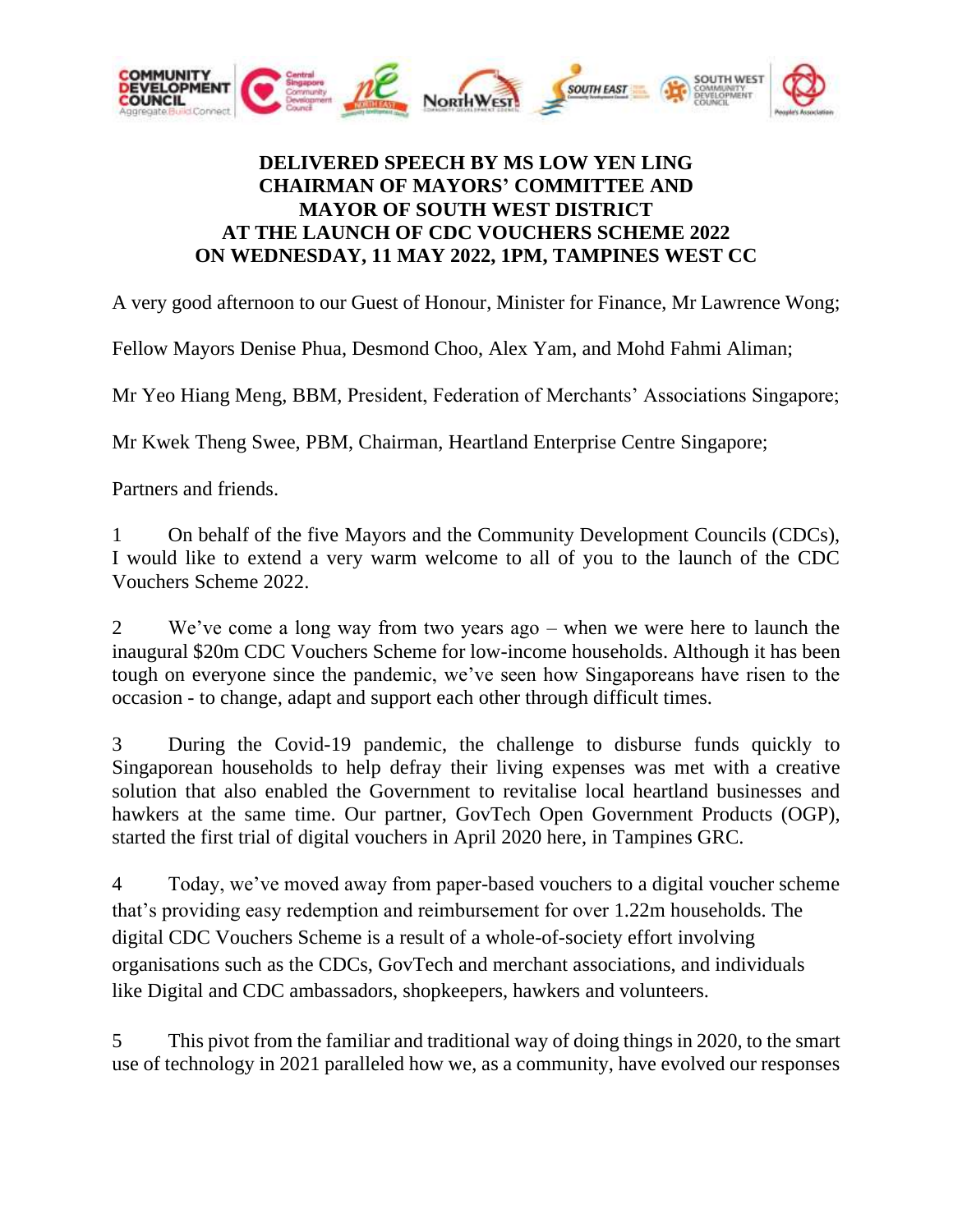

to the pandemic by adapting to change positively and embracing new ways of doing things. This resilience has brought encouraging results.

6 Today, many merchants and hawkers report being satisfied with the easy use of CDC Vouchers and having faster reimbursements. The positive user experience of this platform has also contributed to the overall high amount of spending recorded by households and boosted businesses at our heartland merchants and hawkers.

7 Half of those who claimed the 2021 digital vouchers have spent all the given amount of \$100. The flow of spending from the vouchers has since charged up our heartland shops and hawkers.

8 Many heartland shopkeepers and hawkers were pleased with the impact of the vouchers. For example, within the first two weeks of the CDC digital Vouchers Scheme launch last December, Ang Mo Kio Constituency Merchants Association reported a 15- 20% increase in customer footfall. Over in the west, Bukit Gombak Merchant Association also saw a 10-20% rise in revenue and customers. Even traditional businesses like Heng Foh Tong Medical Hall reported brisk sales after the launch of the digital CDC Vouchers Scheme. The early success of the digital platform has attracted advocates. Hawker Chew who runs Uncle Chew Chicken Rice stall at Taman Jurong Food Centre is an eager beaver whose business got a much-needed uplift after he onboarded the scheme and began accepting CDC Vouchers. He noticed that his customers would add more sides to their orders when they were using the CDC vouchers to pay. This tendency to "jia liao" translated to a much-welcomed rise in his takings. Uncle Chew soon became an enthusiastic advocate of the CDC Vouchers Scheme. He not only "chio" other hawkers to onboard the scheme, but he also showed them how easy it was to use RedeemSG and get reimbursed fast.

9 As we move towards the post-Covid new normal, crowds are coming back to the heartlands. We look forward to the new tranche of CDC vouchers and hope that it will inject another vital boost to Singaporean households and local heartland businesses.

10 The Mayors and I would like to take this opportunity to express our appreciation to all our partners whose collective efforts have made this journey of transformation possible. In particular, we would like to thank the following organisations:

MOF for funding the various tranches of CDC Vouchers since 2020;